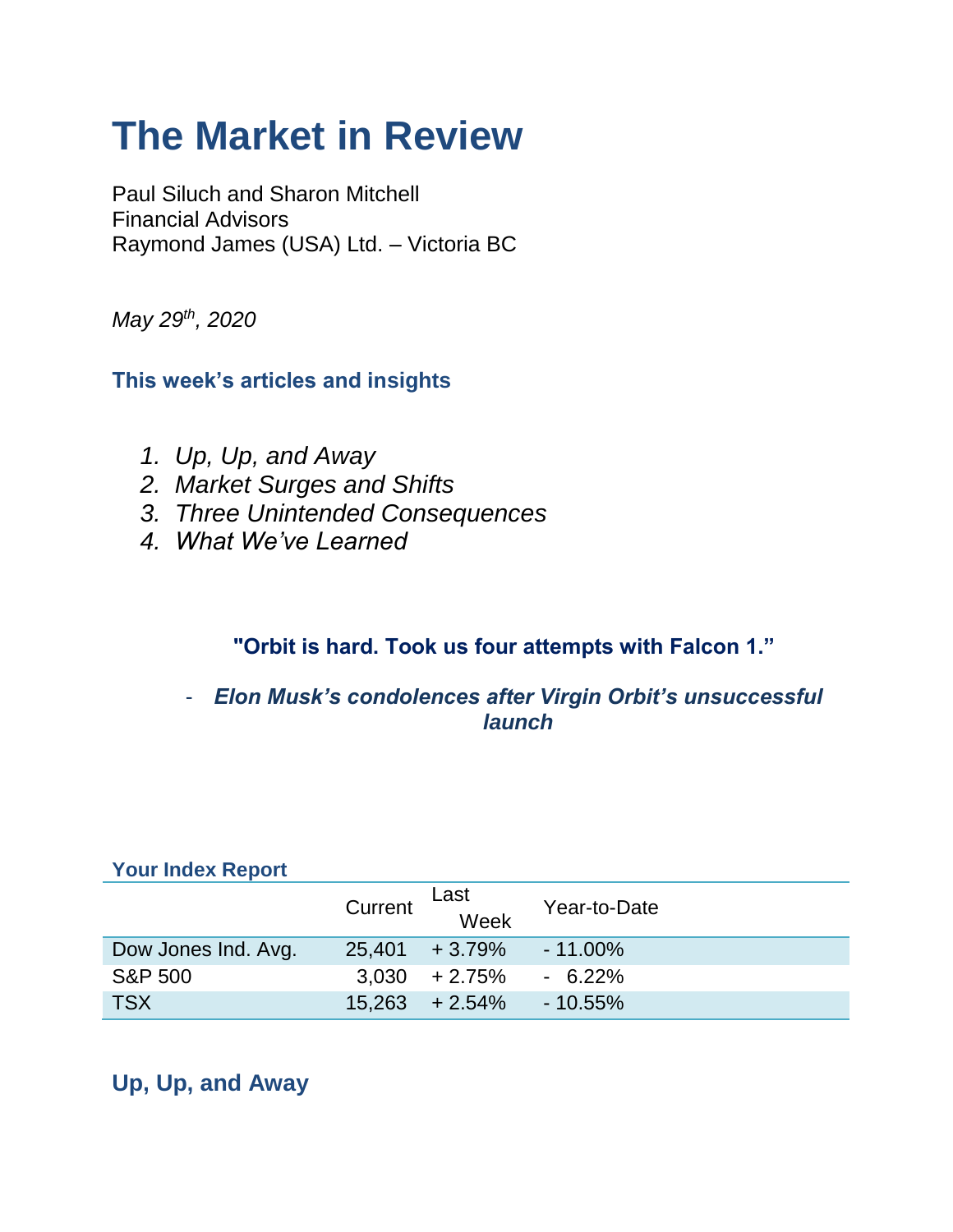In 2010, President Obama announced a major shift at NASA, the government space agency. He proposed that all launch vehicles would be designed, manufactured, and operated by private aerospace companies instead of government agencies. NASA would become a paying customer from that point forward.

What was the rationale behind this? As with most things, it was cost. A space shuttle launch cost about \$450 million (source: NASA) before it was cancelled in 2011, which made for a very expensive plane ticket. Boeing's proposed Starliner rocket would get that down to \$345 million, but a new entrant called SpaceX would cut costs even further. Elon Musk's company had just launched its Falcon 1 rocket into orbit in 2009 after almost going bankrupt. SpaceX's eventual launch costs of \$209 million were less than half those of the space shuttle and were the cheapest in the world. Some experts see the cost to launch a satellite dropping to  $1/10<sup>th</sup>$  of this price in the years ahead due to competition and innovation.

SpaceX is now the clear leader in commercial launches. By 2018, the company garnered 43% of the global market and had almost put its French and Russian competitors out of business. The key to its low priced launches are its reusable rockets, which are a miracle to watch as they touch down in tandem:



Source: SpaceX

This week, we will see the (hopefully) successful launch of the Crew Dragon capsule, the first non-government space capsule to deliver astronauts to the international space station. Like most space projects, it is late – the Crew Dragon capsule was supposed to be launched in 2015. The delays were because of a failed launch and an upgraded safe-abort system.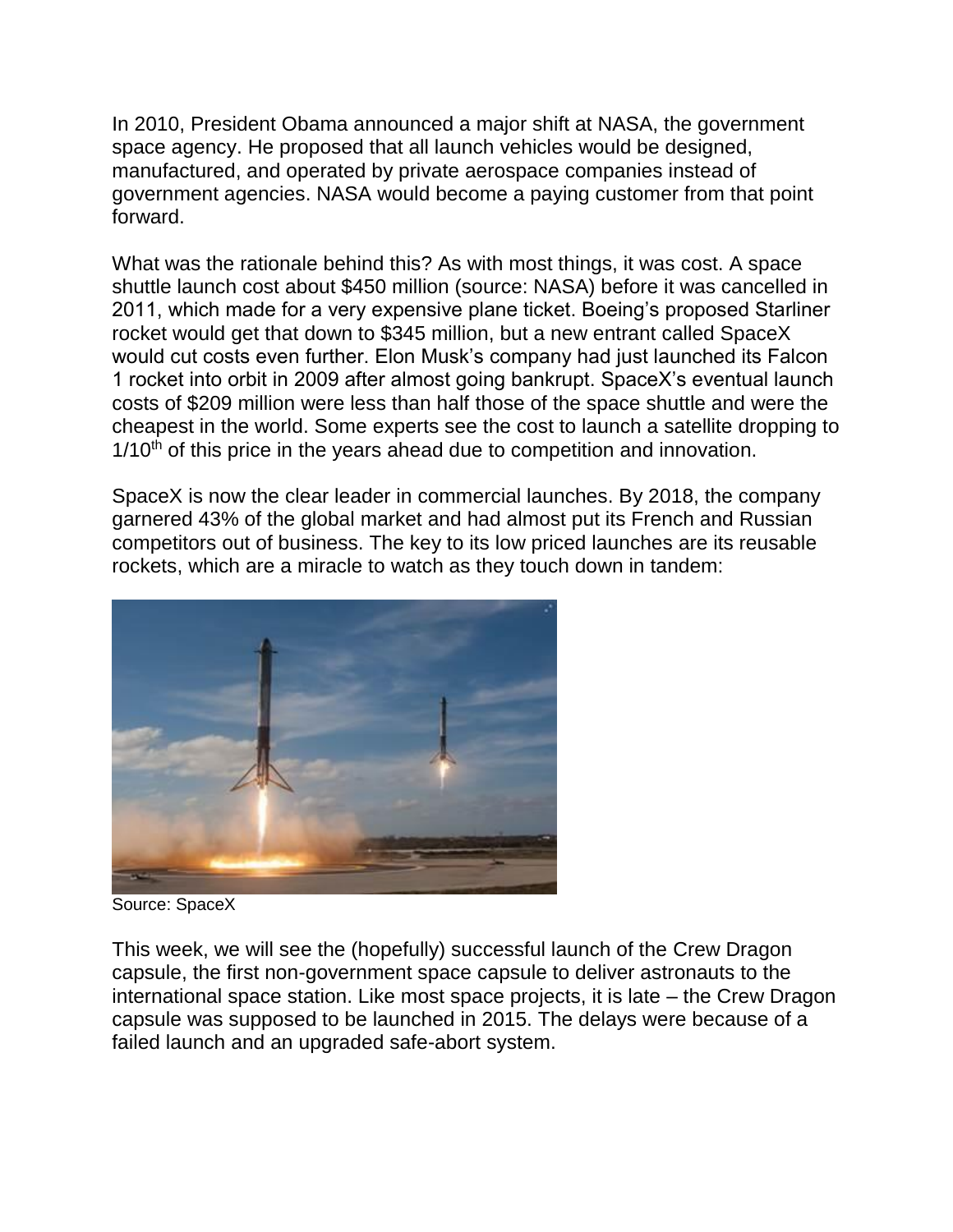It promises to be a busy period for SpaceX, as NASA hopes to return to the moon in 2024 using a new SpaceX rocket called the BFR (Big Falcon Rocket). The U.S. plans a manned landing on Mars in 2028, although this is more of a dream than a plan, at this point.

What does all this mean for investors? A new industry! Several new companies have been created, including Virgin Galactic (**NASDAQ SPCE**), Aerojet Rocketdyne (**NASDAQ AJRD**), as well as the older rocket companies like Boeing (**NYSE BA**) and Lockheed Martin (**NYSE LMT**). At some point, Jeff Bezos's private company Blue Origin - the largest private competitor to SpaceX - is likely to be brought public. Close to 50 countries now have space programs, with China, the European Union, Russia, Japan, and even Israel launching lunar rockets.

The bright side of this new industry is all the jobs it is creating. Globally, it is expected the space industry will almost triple from approximately \$400 billion today to over \$1.1 trillion by 2040. As old industries like automobiles and oil extraction wind down, we will need new ones like this to replace the lost jobs.

The dark side is that much of this expansion will be military. America's new 5<sup>th</sup> branch of its armed forces, the Space Force, is the most visible example. This doesn't mean war in space is inevitable – many inventions, from the internet, GPS, radar, to the microwave oven – all came from military research. We hope that the old saying "the best way to prevent war is to prepare for it" holds true in this case.

Fingers crossed for the launch of the SpaceX Crew Dragon and its two astronauts tomorrow.

### **Market Surges and Shifts**

Provinces and states began opening up for business over the last two weeks, bringing a sense of optimism to markets. There has also been steady progress on flattening the curve and the race to deliver a Covid-19 vaccine.

On the pessimistic side, the economic hits are mounting. Temporary layoffs are now becoming permanent ones due to the pandemic, with large cuts announced at Boeing and Chevron (**NYSE CVX**). In Canada, the Big Six banks are building substantial loan-loss reserves in preparation for loan and mortgage defaults. CIBC (**TSX CM**) set aside a record C\$1.41 billion in provisions, more than five times the amount it did a year earlier. TD (**TSX TD**), the most US-focused of the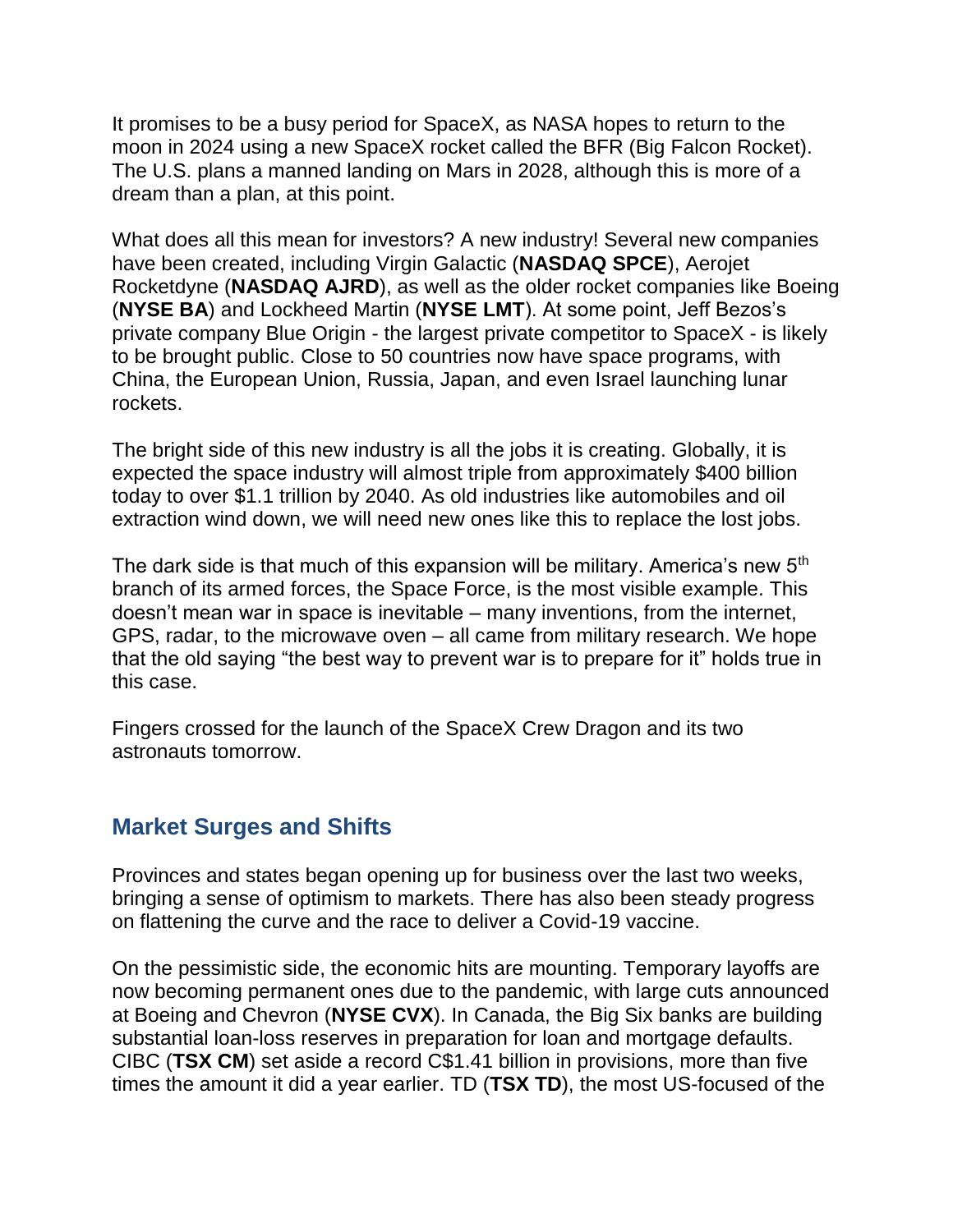Canadian banking giants, set aside C\$2.29 billion for souring loans in both countries. Both banks missed earnings estimates but left their dividends intact.

We value stocks based on earnings, which are dropping. But, stocks rise when new money enters the markets. Europe plans another US \$800 billion stimulus package and there is already US \$4 trillion sitting in cash on the sidelines that could flow into stocks. Earnings say "sell" but money flows say "buy". It makes for a very distorted landscape.

We are also seeing tensions growing between China and the US (and the rest of the world) as China forces new security laws on Hong Kong. The bill will bypass Hong Kong's legislature, raising concerns over the longevity of Hong Kong's "one party, two systems" principle, which allows additional freedoms mainland China does not have. This move could now trigger a range of actions by the Trump administration, from sanctions on Chinese officials to revoking the city's special trading status with the US.

In just the last two months, there have been 11 bills introduced in the U.S. against China and its corporations:

| <b>Recent Actions</b>                                     | <b>Agency</b>                   | <b>Date</b> | <b>Status</b>            |
|-----------------------------------------------------------|---------------------------------|-------------|--------------------------|
| New Export Controls on Military End Use/Military End User | <b>Commerce Department</b>      |             | 4/27/2020 Final Rule     |
| Removal of Civilian End Use License Exemption             | <b>Commerce Department</b>      |             | 4/27/2020 Final Rule     |
| Changes to Re-Export of Controlled Technology             | <b>Commerce Department</b>      |             | 4/27/2020 Proposed Rule  |
| Delay of Federal Employee Investments in Chinese Equities | <b>FRITB</b>                    |             | 5/13/2020 Pending        |
| Prohibition Using US "Technology" and Software" - Huawei  | <b>Commerce Department</b>      |             | 5/15/2020 Interim Final  |
| Extension of Huawei Entity List Designation/TGL           | <b>Commerce Department</b>      |             | 5/15/2020 Final (90-Day) |
| <b>Uyghur Human Rights Policy Act</b>                     | <b>US Senate</b>                |             | 5/14/2020 Passed Senate  |
| <b>WHO Status for Taiwan</b>                              | <b>US Senate</b>                |             | 5/11/2020 Passed Senate  |
| <b>Delisting Chinese Equities</b>                         | <b>US Senate</b>                |             | 5/20/2020 Passed Senate  |
| Bills to Allow Suits Against China - COVID-19             | <b>Congress: Senator Cotton</b> |             | 4/16/2020 Introduced     |
| Sanction Bill Against China - COVID-19 Investigation      | <b>Congress: Senator Graham</b> |             | 5/12/2020 Introduced     |

Source: Raymond James Research

From an investor's point of view, it remains a bit of a mystery how the market can continue to rise even as economic worries mount. Some forecasters have gone so far as to say we have just come through the shortest bear market in history and are now back in a bull market.

To us, the most interesting shift has been the one from growth to value. For example: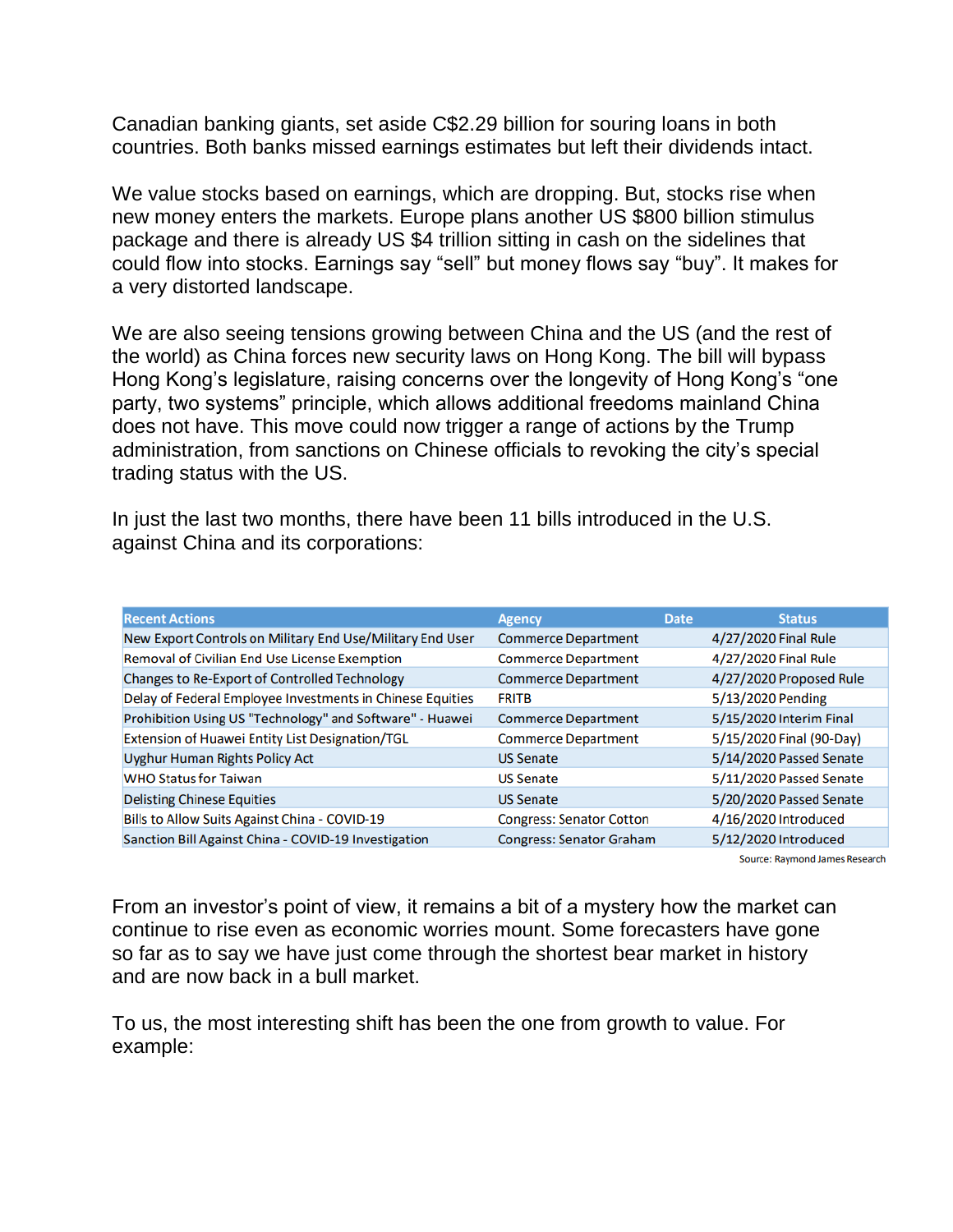- Since March 31<sup>st</sup>, Exxon (NYSE XOM) has risen exactly the same amount as Amazon (**NASDAQ AMZN**).
- Since the market bottom in March, Cameco (**TSX CCO**), the beleaguered uranium producer, has outperformed Zoom Video (**NASDAQ ZM**), the most recognized winner of the Covid-19 era.

It is too early to know if this is a permanent change, like we saw in 2000 when investors fled the "dotcom" stocks and bought banks and oil companies. The disparity between expensive growth stocks and cheap value stocks is as wide as it was then, though.

### **Three Unintended Consequences**

The first is an unexpected response to the immediate and generous unemployment benefits: a reluctance to go back to work. A recent University of Chicago report suggests that 68% of jobless workers will collect more through unemployment insurance and the federal government's added \$600 than they would receive from their working wages. A similar dynamic is occurring in Canada. This may delay a recovery.

The second is China's bumpy recovery. Traffic patterns show the country has mostly resumed going back to work. However, *weekend traffic* is still down by over 60%, which suggests that Chinese consumers are reluctant to spend. Data shows this: demand for apparel, jewelry, and household appliances has failed to recover.

However, car sales have surged. It seems people may be turning away from crowded mass transit and the germs that congregate there. The coronavirus certainly makes autonomous vehicles even more compelling. Tesla (**NASDAQ TSLA**) expects to begin a driverless ride-hailing service this year.

The third unintended consequence is how the pandemic may affect the U.S. election later this year. Those counties most affected by Covid-19 tend to be Democratic ones where lockdowns are more prevalent, while the less affected were more Republican ones where lockdowns were resisted.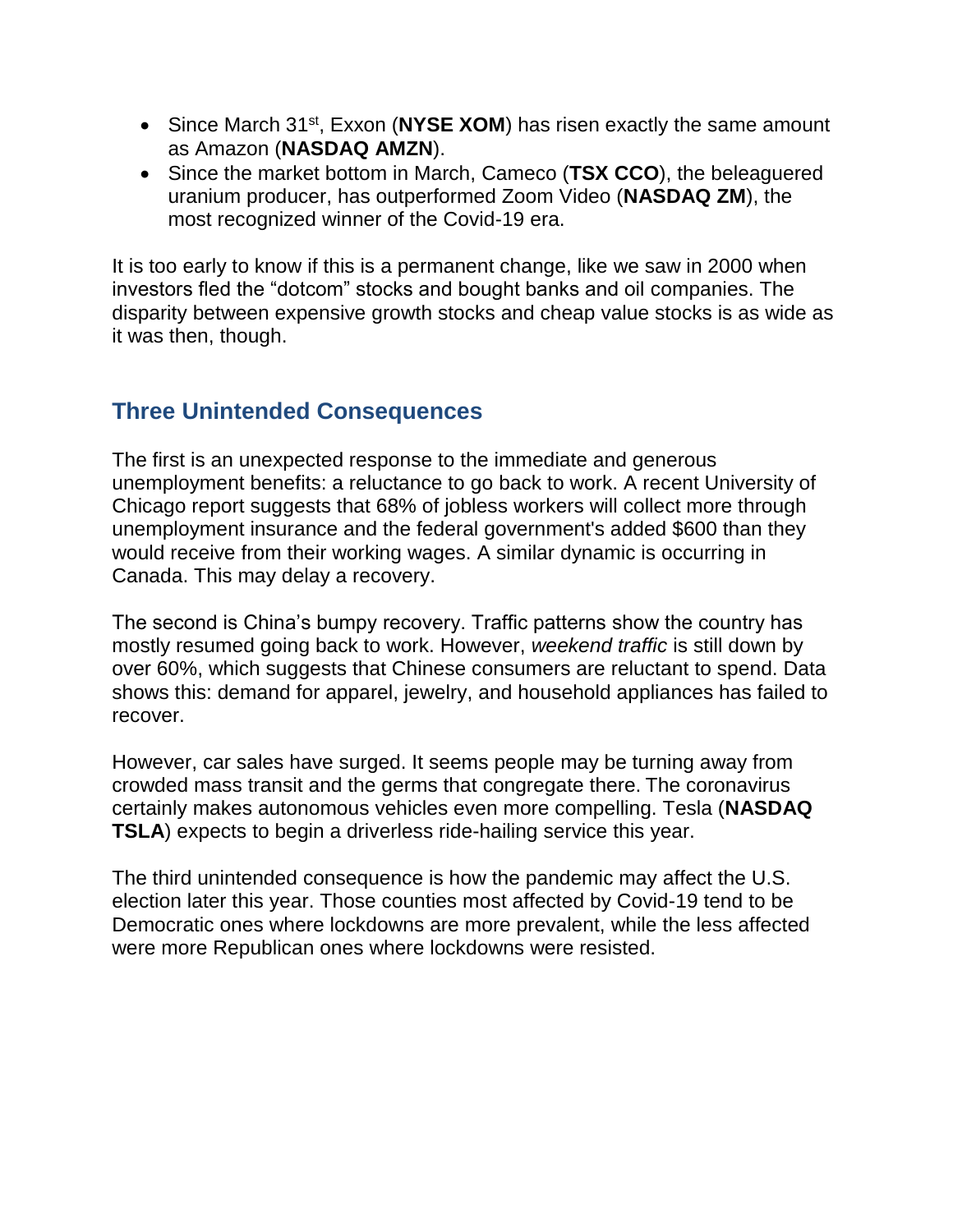#### **POLITICS OF THE PANDEMIC**



### **What We've Learned**

Every week, we know more about the coronavirus and the human body. Mass testing and all this new knowledge should help blunt a second wave later this year.

For example, we know the virus can spread through particles in the air. Enclosed spaces with a lot of heavy breathing can become danger areas. Science Magazine reported that 53 people in a 61 person choir in Mount Vernon, Washington became infected after a 2  $\frac{1}{2}$  hour rehearsal. They also report that while "Zumba classes have been connected to outbreaks, Pilates classes, which are not as intense, have not." This suggests "slow, gentle breathing is not a risk factor, but heavy, deep, or rapid breathing and shouting is."

Japanese data also shows that, of 318 virus "clusters", only one originated outdoors. This suggests our chances of getting infected is minimal when outside.

New data from the Center for Disease Control in the U.S. has lowered the overall infection fatality rate to 0.26%. This is still higher than the seasonal flu, but not 10-20x as bad, as earlier feared. The CDC further estimates that people under age 50 have a 99.97% survival rate.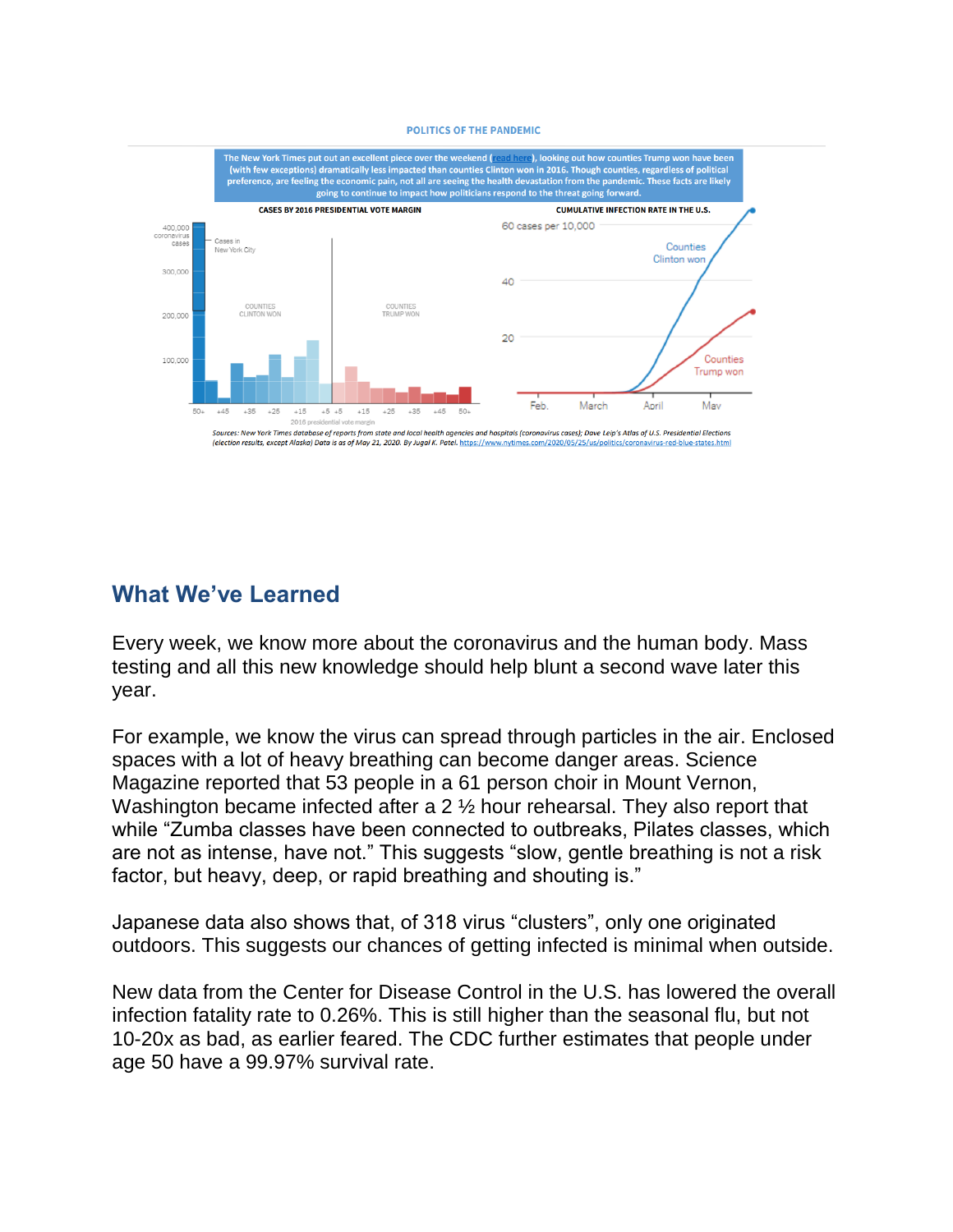The surge in medical research to combat the coronavirus is leading to groundbreaking discoveries in inflammation, how viruses work, and new ways to stop them. Boosting our immune systems against viruses will also lead to new therapies against cancer and possibly even Alzheimer's in the future. We have not had a new antibiotic developed in the last 25 years. This shortfall has been made very apparent with all the pneumonia cases that can accompany Covid-19, so research money is finally moving back towards antibiotics.

Artificial intelligence has been harnessed and sent in entirely new directions, as well. It has been used to map the genome of the virus and then identify entirely new molecules to neutralize it. A decade's worth of work has been compressed into months.

The entire biotech sector has been somewhat ignored for the last decade. Recent events suggest it may become one of the hottest areas for investment in the years ahead.

## *Thank you for your referrals this month! They are always handled with great care and discretion.*

### **[http://www.dividendvaluepartners.com](https://urldefense.proofpoint.com/v2/url?u=http-3A__www.dividendvaluepartners.com&d=DwMFAw&c=K3dQCUGiI1B95NJ6cl3GoyhMW2dvBOfimZA-83UXll0&r=_6MBBSGYsFznIBwslhTiqBKEz4pHUCTd_9tbh_EpUMY&m=scBAtuMDuWZwK1IVr5YXjdB6aRS-faGHAMq3jOn6sJU&s=enZqe4ZgcjH_33x5dT-vZq9A37d4AhNkXvjc6AbmYww&e=)**

We thank you for your business and your referrals and we hope you find our site user friendly and informative. We welcome your comments.

How to Contact Us:

**[paul.siluch@rjlu.com](mailto:paul.siluch@rjlu.com)**

### **[sharon.mitchell@rjlu.com](mailto:sharon.mitchell@rjlu.com)**

[\(250\) 405-2417](mailto:paul.siluch@raymondjames.ca) 

*The information contained in this newsletter was obtained from sources believed to be reliable, however, we cannot represent that it is accurate or complete. It is provided as a general source of information and should not be considered personal investment advice or solicitation to buy or sell securities. The views expressed are those of the authors, Paul Siluch and Lisa Hill, and not necessarily those of Raymond James Ltd. Commissions, trailing commissions, management fees and expenses all may be associated with mutual funds. Please read the prospectus before investing. The indicated rates of return are the historical annual compounded total returns including changes*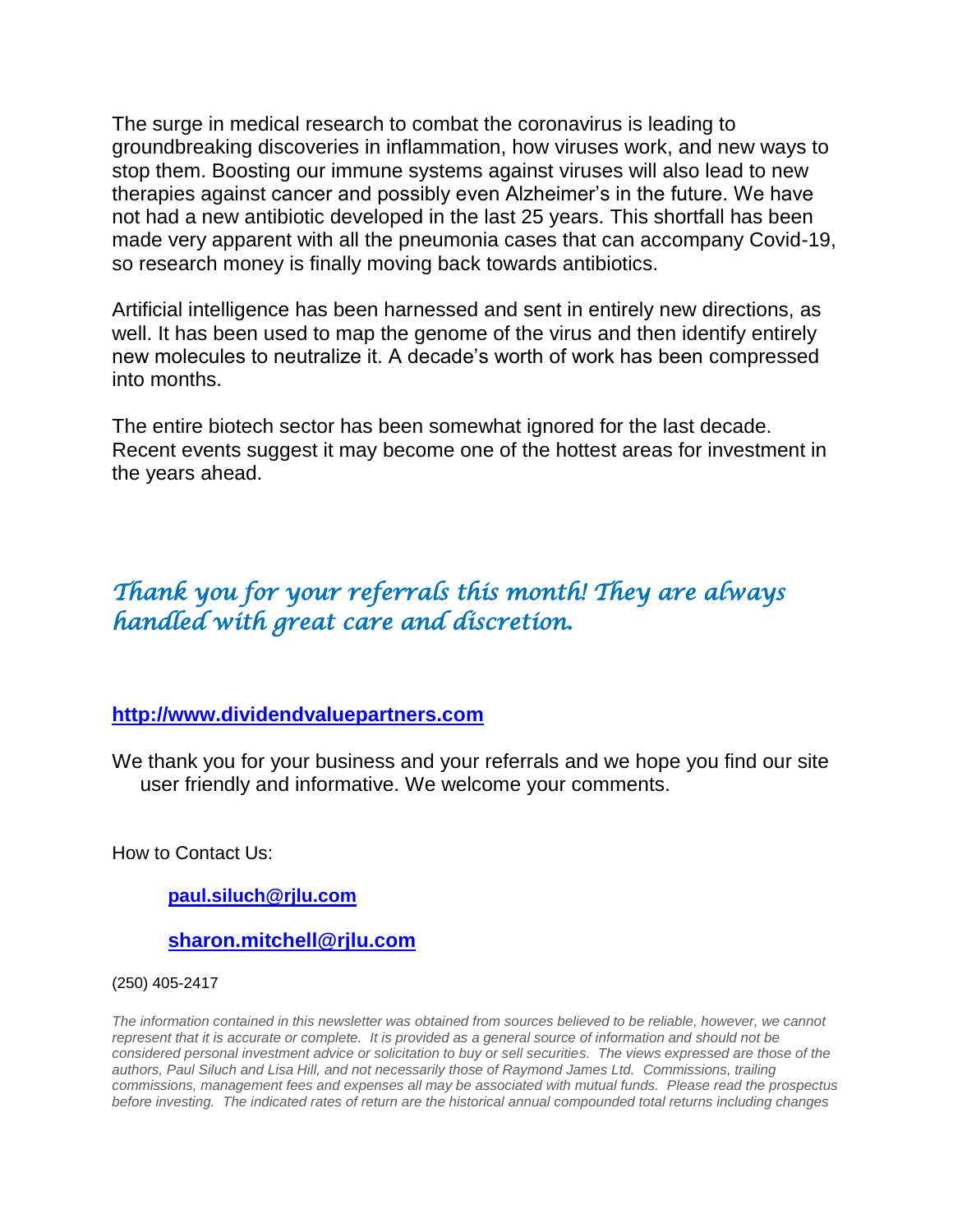*in unit value and reinvestment of all distributions and do not take into account sales, redemption, distribution or optional charges or income taxes payable by any security holder that would have reduced returns. Mutual funds are not guaranteed, their values change frequently and past performance may not be repeated. This newsletter is intended for distribution only in those jurisdictions where Raymond James (USA) Ltd. is registered as a dealer in securities. Any distribution or dissemination of this newsletter in any other jurisdiction is strictly prohibited.*

*Raymond James (USA) Ltd. is a member of [FINRA](http://www.finra.org/) [SIPC](http://www.sipc.org/)*

*Raymond James [and Raymond James \(USA\) Ltd. do not accept orders and/or instructions regarding your account by](mailto:paul.siluch@raymondjames.ca)  e-mail, voice mail, fax or any alternate method. [Transactional details do not supersede normal trade confirmations or](mailto:paul.siluch@raymondjames.ca)  statements. [E-mail sent through the Internet is not secure or confidential.](mailto:paul.siluch@raymondjames.ca) We reserve the right to monitor all e-mail.*

*Commodities may be subject to greater volatility than investments in traditional securities. Investments in commodities may be affected by overall market movements, changes in interest rates, and other factors such as weather, disease, embargoes and international economic and political developments.*

*This email newsletter may provide links to other Internet sites for the convenience of users. Raymond James (USA) Ltd. is not responsible for the availability or content of these external sites, nor does Raymond James (USA) Ltd endorse, warrant or guarantee the products, services or information described or offered at these other Internet sites. Users cannot assume that the external sites will abide by the same Privacy Policy which Raymond James (USA) Ltd adheres to.* 

*Commissions, trailing commissions, management fees and expenses all may be associated with mutual funds. Please read the prospectus before investing. The indicated rates of return are the historical annual compounded total returns including changes in unit value and reinvestment of all distributions and do not take into account sales, redemption, distribution or optional charges or income taxes payable by any security holder that would have reduced returns. Mutual funds are not guaranteed, their values change frequently and past performance may not be repeated.*

*Amazon.com, Inc. - Raymond James & Associates, Inc. makes a market in the shares of Amazon.com, Inc. Exxon Mobil Corporation - Raymond James & Associates, Inc. makes a market in the shares of Exxon Mobil Corporation.*

*Cameco Corporation - Raymond James & Associates, Inc. makes a market in the shares of Cameco Corporation. The analyst or associate at Raymond James Ltd. has viewed the material operations of Cameco Corporation. Chevron Corporation - The covering analyst and/or research associate owns shares of the common stock of the issuer. Raymond James & Associates, Inc. makes a market in the shares of Chevron Corporation.*

#### *Prices as of May 28th, 2020*

*You are receiving this message because our records indicate that you have requested this information. If you no longer wish to receive research from Raymond James, please reply to this message with unsubscribe in the subject line and include your name and/or company name in the message. Additional Risk and Disclosure information, as*  well as more information on the Raymond James rating system and suitability categories, is available at *[www.rjcapitalmarkets.com/Disclosures/Index.](https://owa-kel.raymondjames.ca/owa/redir.aspx?SURL=xhOB4gpVfLOskwdkUL9L2f18Fq4IG2rgvMfuIIX7BlwZiacj7DPTCGgAdAB0AHAAOgAvAC8AdwB3AHcALgByAGoAYwBhAHAAaQB0AGEAbABtAGEAcgBrAGUAdABzAC4AYwBvAG0ALwBEAGkAcwBjAGwAbwBzAHUAcgBlAHMALwBJAG4AZABlAHgA&URL=http%3a%2f%2fwww.rjcapitalmarkets.com%2fDisclosures%2fIndex)*

\_\_\_\_\_\_\_\_\_\_\_\_\_\_\_\_\_\_\_\_\_\_\_\_\_\_\_\_\_\_\_\_\_\_\_\_\_\_\_\_\_\_\_\_\_\_\_\_\_\_\_\_\_\_\_\_\_\_\_\_\_\_\_\_\_\_\_\_\_\_\_\_\_\_\_\_\_\_\_\_\_\_\_\_

This email, and any files transmitted, is confidential and may contain privileged information. Any unauthorized dissemination or copying is strictly prohibited. If you have received this email in error, please delete it and notify the sender immediately. We may monitor and review the content of all email communications. Trade instructions by email or voicemail will not be accepted or acted upon. Please contact us directly by telephone to place trades. Unless otherwise stated, opinions expressed in this email are those of the author and are not endorsed by Raymond James. Raymond James accepts no liability for any errors, omissions, loss or damage arising from the content, transmission or receipt of this email. Raymond James Ltd. is a member of the Canadian Investor Protection Fund.

Le présent courriel, de même que tout fichier transmis en pièce jointe, est de nature confidentielle et peut contenir des renseignements privilégiés. Toute diffusion ou reproduction en est strictement interdite. Si vous avez reçu ce courriel par erreur, veuillez le supprimer et en informer immédiatement l'expéditeur. Nous pouvons surveiller et examiner le contenu de toutes les communications électroniques. Les instructions portant sur des opérations,